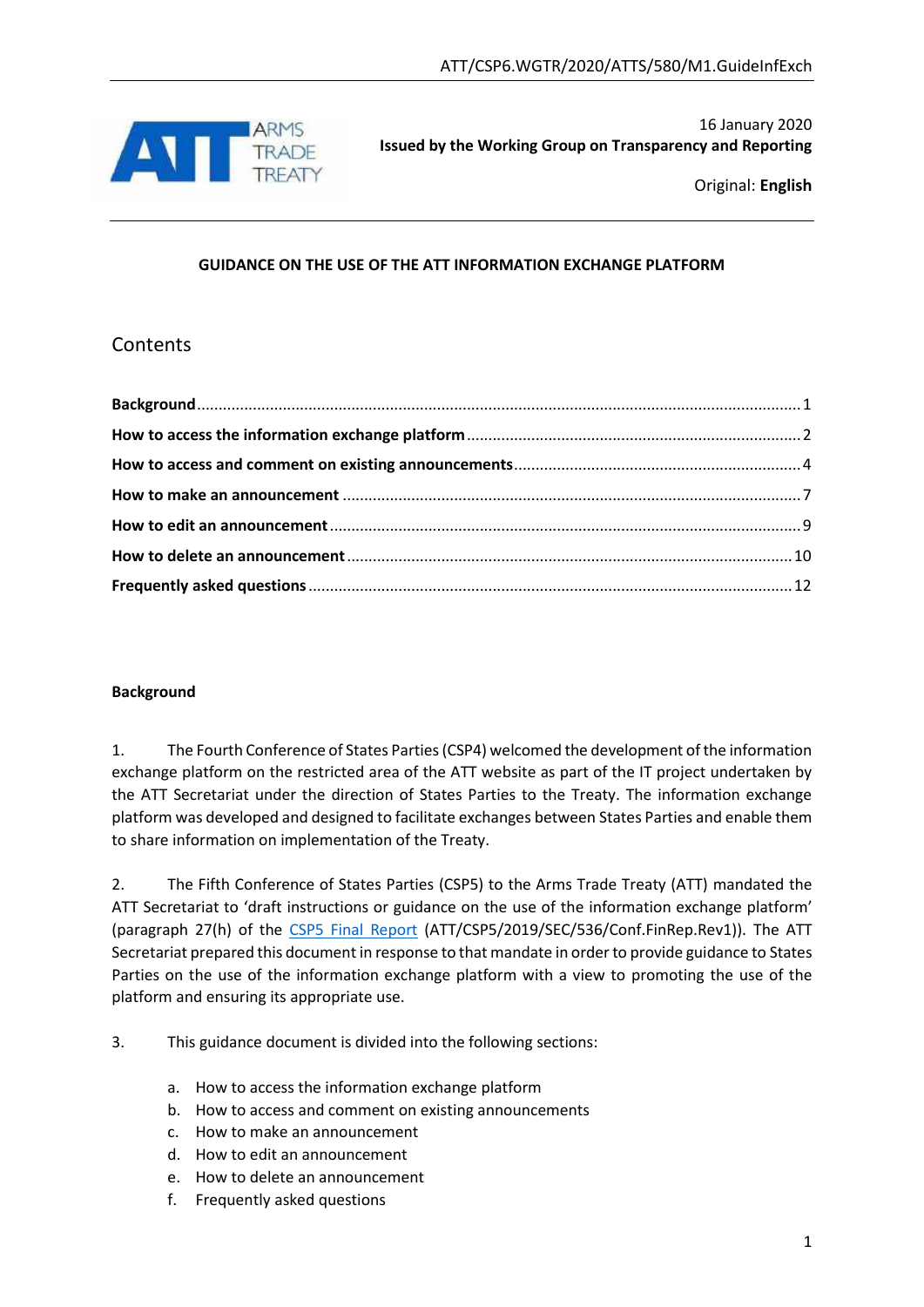This guidance document is a 'living' document that will be amended and expanded as use of the information exchange platform grows and diversifies.

# <span id="page-1-0"></span>**How to access the information exchange platform**

4. The information exchange platform is located in the restricted area of the ATT website and can only be accessed by representatives of States Parties that have registered to access the restricted area of the website and have received login credentials (i.e. a username and password) that enable them to login to the restricted area of the website. Information on how to register to obtain access to the restricted area of the website is available at: [https://www.thearmstradetreaty.org/registration](https://www.thearmstradetreaty.org/registration-to-portal.html)[to-portal.html](https://www.thearmstradetreaty.org/registration-to-portal.html)

5. Once a representative of a State Party or 'user' has access to the restricted area of the ATT website, he or she may login to the restricted area by entering his or her login credentials in the Log in webpage. The Log in webpage can be accessed by clicking the 'LOG IN' link in the top right-hand corner of the ATT homepage.



6. Once a user has clicked on the 'LOG IN' link, the Log in page will open:

| Notification<br>President and Ad                                                                                                                                                                                                                   |                          |                                |                                                 |                               |                                                          | $\rightarrow$ $\overline{w}$ $\phi$ $\overline{u}$ issues |                                |
|----------------------------------------------------------------------------------------------------------------------------------------------------------------------------------------------------------------------------------------------------|--------------------------|--------------------------------|-------------------------------------------------|-------------------------------|----------------------------------------------------------|-----------------------------------------------------------|--------------------------------|
| <b>ARPE</b><br>TRANCH<br>AM T                                                                                                                                                                                                                      |                          |                                | <b>Sheet St</b>                                 |                               |                                                          | <b>ELBIRCT</b><br>ä                                       | 1013-96                        |
|                                                                                                                                                                                                                                                    | 2090<br><b>About ATT</b> | saanno<br>Secretarias<br>- - - | 00211122<br><b>Hoperting</b><br><b>TAN PAR</b>  | 37231<br><b>Byentts</b><br>wa | <b>Provident Collect</b><br><b>Unfortuny Trust Foret</b> | Spensorship Programme<br>loochi in r                      | <b><i><u>Researces</u></i></b> |
| Log in                                                                                                                                                                                                                                             |                          |                                |                                                 |                               |                                                          |                                                           |                                |
| This login provides assume to States Plates only.<br>In addition to decuments, Sister Parties will also<br>falser acceler to regions in accessional with<br>Article 13 and Management Committee's<br>The Party Company of the<br>constructions and |                          | Leas manner<br><b>Canwell</b>  |                                                 |                               |                                                          |                                                           |                                |
| forecess topy credentals sech State Party<br>should designess a Point of Contact (PoC) and<br>register seding                                                                                                                                      |                          |                                |                                                 |                               |                                                          |                                                           |                                |
| enconcerta<br><b>Registration</b><br><b>THE REAL PROPERTY</b>                                                                                                                                                                                      |                          | <b>Forsiot averessed</b>       | <b>Locie</b><br>MD 65                           |                               |                                                          |                                                           |                                |
| <b>This assessments to Park</b><br>IT No.<br>1211 Delawa<br>Switchtein                                                                                                                                                                             | WMO leaking, 2nd floor   |                                | Also at ATT<br>ATT Serrerarkit<br><b>Roomer</b> |                               | <b>Reporting</b><br>Bismanne<br>Documents                | Comatt et                                                 |                                |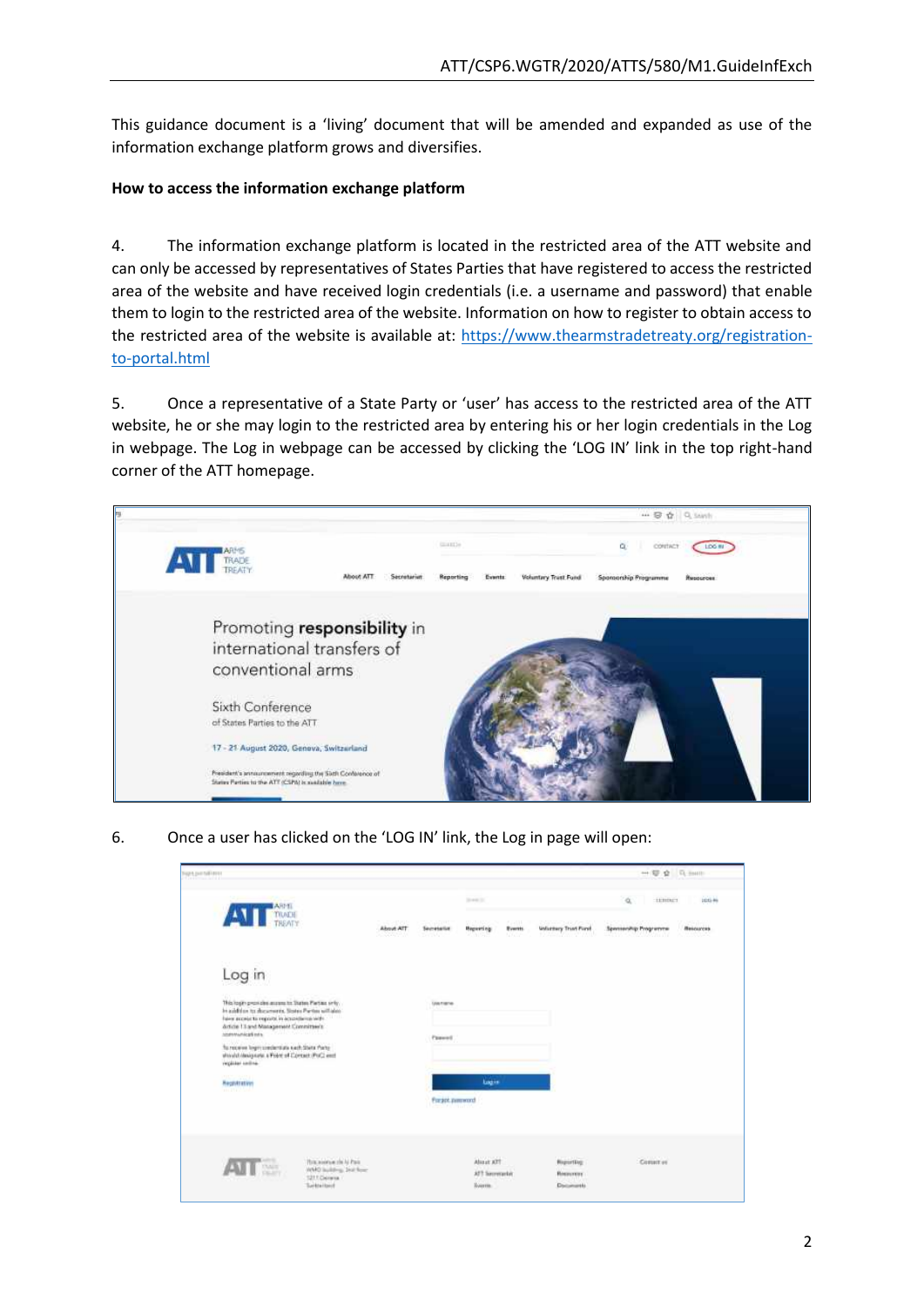7. Once a user has entered their log in credentials and logged into the restricted area of the website, they will reach a webpage welcoming them to the Restricted Area. The list of menus along the top of the webpage will include a menu titled 'Restricted Area'.

| wetcome.html |                                                                                                                    |                            |                                                      |                       |               |               |                              |                        |               | → 图 ☆ Q_Seaich  |
|--------------|--------------------------------------------------------------------------------------------------------------------|----------------------------|------------------------------------------------------|-----------------------|---------------|---------------|------------------------------|------------------------|---------------|-----------------|
|              | ARMS<br>$\mathbf{v}$<br>TRADE<br>TREATY                                                                            |                            | <b>Hisikhi</b><br>美味のよ<br>o Co                       | $\sim$ 1.1<br>Alberta | Service Photo | $\sim$        | $\alpha$<br>EDWART<br>ETS.   | MY PECIFILE<br>THEFT.  | CONTROL PANEL | LDG OUT         |
|              |                                                                                                                    |                            | About ATT                                            | Secretariat           | Reporting     | Events        | Voluntary Trust Fund         | Spensorship Programme  | Resources     | Restricted Area |
|              | Welcome                                                                                                            |                            |                                                      |                       |               |               |                              |                        |               |                 |
|              | Welcome to Restricted Area of the ATT website.<br>Please select the "Restricted Area" tabi to<br>nevigate content. |                            |                                                      |                       |               |               |                              |                        |               |                 |
|              | You may also check your personal data on My<br>profile page or change your pease only                              |                            |                                                      |                       |               |               |                              |                        |               |                 |
|              | <b>TAYO</b><br>TAYOT                                                                                               |                            | Tois metature de la Paix<br>WMO turlifing, 2nd fixed |                       |               |               | About ATT<br>ATT Socretatiot | Reporting<br>Resources | Contact us.   |                 |
|              |                                                                                                                    | 1211 Geneva<br>Switzerland |                                                      |                       |               | <b>Events</b> |                              | Documents              |               |                 |

8. When the user clicks on the menu for the 'Restricted Area', a series of sub-menus will appear, including a sub-menu for the 'Information exchange platform'.

| <b>ARMS</b>                                                                                                                                                                 | STARSH I                                                                             |                                                     | $\alpha$<br><b>CONTACT</b><br>MY PROFILE<br>maan m   | <b>CONTROL HANEL</b><br><b>LOG OUT</b>                               |
|-----------------------------------------------------------------------------------------------------------------------------------------------------------------------------|--------------------------------------------------------------------------------------|-----------------------------------------------------|------------------------------------------------------|----------------------------------------------------------------------|
| $\mathbf{v}$<br><b>TRADE</b><br>TREATY                                                                                                                                      | 0000000000<br>About ATT<br>Secretariat                                               | Reporting<br>Events-                                | <b>Voluntary Trust Fund</b><br>Sponsorship Programme | ASSA VAL<br><b>SIG</b><br><b>Restricted Area</b><br><b>Resources</b> |
| Report online                                                                                                                                                               | Information exchange platform                                                        | <b>Subsidiary bodies</b>                            | Presidency                                           | National Systems<br>it bayon san                                     |
| Armoul Reports                                                                                                                                                              |                                                                                      | Bureau                                              |                                                      | National Points of Contact                                           |
| $\pmb{\quad \text{indial Reporte} }% {\displaystyle\bigcup\limits_{k\in\mathbb{Z}}}\sum_{i=1}^{k}\sum_{j=1}^{k}\sum_{j=1}^{k}\sum_{j=1}^{k}p_{ij}^{k} \label{eq:induced-1}$ |                                                                                      | Management Committee                                |                                                      | National Control Lists<br>Maria Barat (1                             |
|                                                                                                                                                                             |                                                                                      | VTF Selection Committee                             |                                                      |                                                                      |
|                                                                                                                                                                             |                                                                                      | Working Groups                                      |                                                      |                                                                      |
| homag happy or manity toos instrume-                                                                                                                                        |                                                                                      |                                                     |                                                      |                                                                      |
|                                                                                                                                                                             |                                                                                      |                                                     |                                                      |                                                                      |
|                                                                                                                                                                             |                                                                                      |                                                     |                                                      |                                                                      |
| ing.                                                                                                                                                                        | <b>CONTRACTOR</b><br>STEP 200<br>Zipis avenue de la Paix.<br>WMO building, 2nd floor | About ATT                                           | Reporting                                            | Contact us                                                           |
|                                                                                                                                                                             | 1311 Denew<br>Smitzerland                                                            | <b>ATT Secretarist</b><br><b>ALCOHOL</b><br>Events. | Resources                                            |                                                                      |
|                                                                                                                                                                             |                                                                                      |                                                     | Documents                                            |                                                                      |
|                                                                                                                                                                             |                                                                                      |                                                     |                                                      |                                                                      |

9. When the user clicks on the Information exchange platform menu and opens the Information exchange platform, the user will see the following information displayed: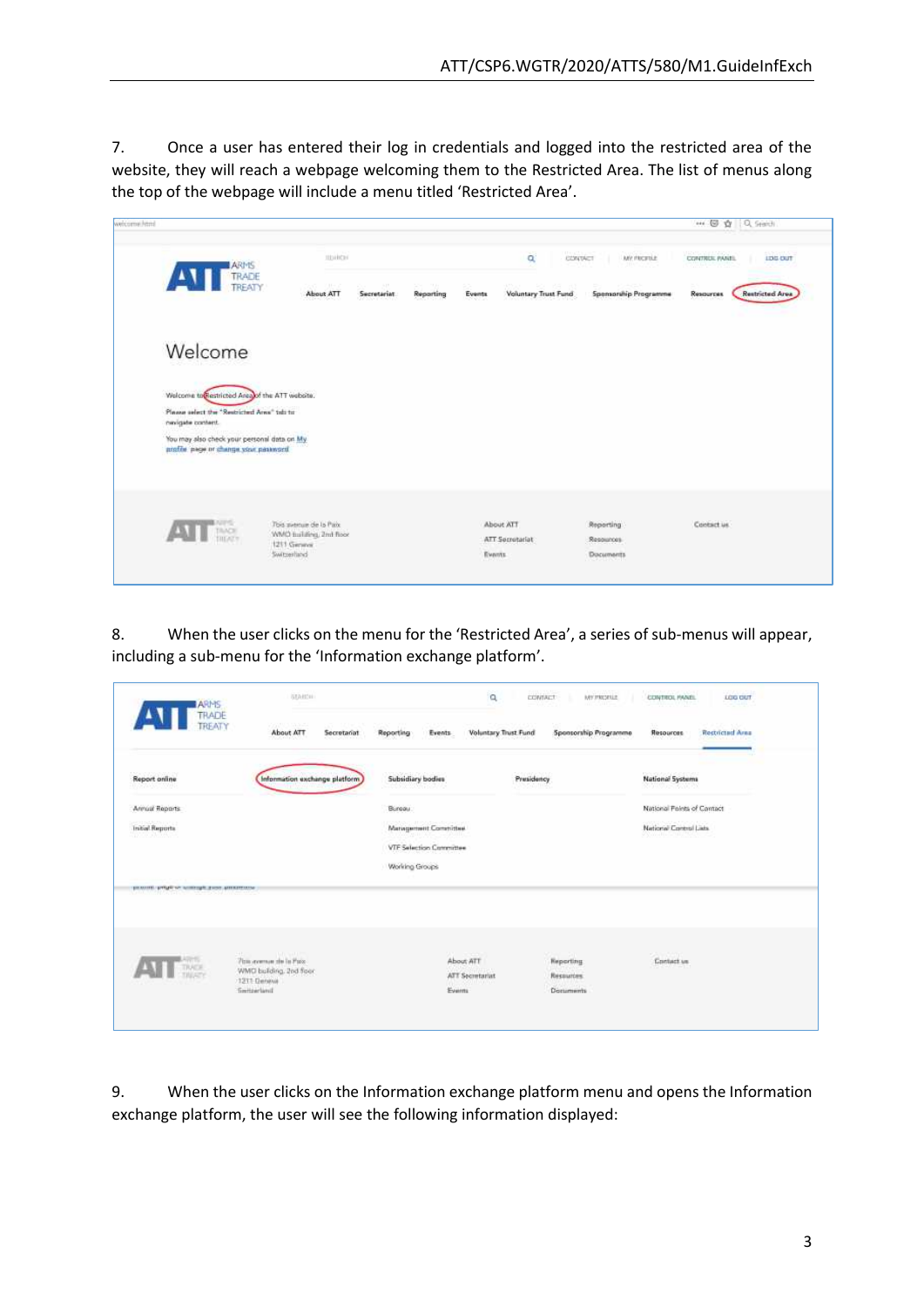|                                                                           | <b>CEARTS</b>                                                                                                                                                                                                                               | $\Omega_{\rm c}$               | Colea Teach | MIT FROFFICE                 | CONTROL FIVES | LOS DUT                |
|---------------------------------------------------------------------------|---------------------------------------------------------------------------------------------------------------------------------------------------------------------------------------------------------------------------------------------|--------------------------------|-------------|------------------------------|---------------|------------------------|
| $\sqrt{11}$<br>TRADE<br>TREATY                                            | TK headA<br>Saerotariat<br>Reporting                                                                                                                                                                                                        | Valuntary Trust Fund<br>Frents |             | <b>Sponsorskip Programms</b> | Resources     | <b>Bastricted Area</b> |
|                                                                           | Information exchange platform                                                                                                                                                                                                               |                                |             |                              |               |                        |
|                                                                           |                                                                                                                                                                                                                                             |                                |             |                              |               |                        |
| Parties and Signatories to the Arms Trade Treaty. It allows users to make | This platform is designed to facilitate the exchange of information artiong States                                                                                                                                                          |                                |             |                              |               |                        |
|                                                                           | announcements le g. requesting advice, information and/or assistance) and to<br>nonment on other users' amountements. Please contact the ATT Secretariat at<br>info@thearmstradetreaty.org if you have any spectium regarding the platform. |                                |             |                              |               |                        |
|                                                                           |                                                                                                                                                                                                                                             |                                |             |                              |               |                        |
|                                                                           |                                                                                                                                                                                                                                             |                                |             |                              |               |                        |
| Find announcements                                                        | Newest first<br>All categories<br>39                                                                                                                                                                                                        | Show<br>÷                      |             |                              |               |                        |
|                                                                           |                                                                                                                                                                                                                                             |                                |             |                              |               |                        |
|                                                                           |                                                                                                                                                                                                                                             |                                |             |                              |               |                        |
| Atl                                                                       | My announcements:                                                                                                                                                                                                                           |                                |             |                              |               |                        |
|                                                                           |                                                                                                                                                                                                                                             |                                |             |                              |               |                        |
| Article 9 Dramit or trans shipments                                       | TEST: Communicating with suspect vessels                                                                                                                                                                                                    |                                | 07:55:3019  | <b>Wasab Island</b>          | 卣             |                        |
| Article 3 (national definitions)                                          | National control list?                                                                                                                                                                                                                      | Central African Republic       | 04-04-2015  | <b>Read more</b>             | 龠             |                        |

<span id="page-3-0"></span>**How to access and comment on existing announcements** 

10. Once a user is in the information exchange platform, the page displays all the messages that have been posted or published on the Information exchange platform, under the 'All' tab. To open one of the messages on display and read the full contents of the message, click on the 'Read more' link.

|                                                                           |                                                                                                                                                              |                                        |                       | ese (57)<br>÷ | Q, Seatch              |
|---------------------------------------------------------------------------|--------------------------------------------------------------------------------------------------------------------------------------------------------------|----------------------------------------|-----------------------|---------------|------------------------|
| ARMS<br><b>ATT</b><br>TRADE                                               | <b>SOURCES</b>                                                                                                                                               | CONTACT<br>o                           | MY PROFILE            | CONTROL PANEL | LOG OUT                |
|                                                                           | About ATT<br>Events<br>Secretariat<br>Reporting                                                                                                              | Voluntary Trust Fund                   | Sponsorship Programme | Resources.    | <b>Hastricted Aces</b> |
|                                                                           |                                                                                                                                                              |                                        |                       |               |                        |
|                                                                           |                                                                                                                                                              |                                        |                       |               |                        |
|                                                                           | Information exchange platform                                                                                                                                |                                        |                       |               |                        |
|                                                                           |                                                                                                                                                              |                                        |                       |               |                        |
| Parties and Signatories to the Arms Trade Treaty. It allows users to make | This platform is designed to facilitate the exchange of information among States                                                                             |                                        |                       |               |                        |
|                                                                           | announcements (e.g. requesting advice, information and/or assistance) and to<br>comment on other users' announcements. Please contact the ATT Secretarist at |                                        |                       |               |                        |
|                                                                           | Info@theanmatradetreaty.org if you have any questions regarding the platform.                                                                                |                                        |                       |               |                        |
|                                                                           |                                                                                                                                                              |                                        |                       |               |                        |
|                                                                           |                                                                                                                                                              |                                        |                       |               |                        |
|                                                                           |                                                                                                                                                              |                                        |                       |               |                        |
| <b>Find announcements</b>                                                 | All categories<br>Newest first<br>$\checkmark$                                                                                                               | <b>Show</b>                            |                       |               |                        |
|                                                                           |                                                                                                                                                              |                                        |                       |               |                        |
|                                                                           |                                                                                                                                                              |                                        |                       |               |                        |
|                                                                           | My announcements                                                                                                                                             |                                        |                       |               |                        |
|                                                                           |                                                                                                                                                              |                                        |                       |               |                        |
|                                                                           |                                                                                                                                                              |                                        |                       |               |                        |
| Article 9 (transit or trans-shipment)                                     | TEST: Communicating with suspect vessels                                                                                                                     | 07-10-2019                             | <b>Head</b> foo       | ß             |                        |
|                                                                           |                                                                                                                                                              |                                        |                       |               |                        |
| Article 5 Instignal definitions)                                          | National control list?                                                                                                                                       | Central African Republic<br>04-04-2019 | <b>Read reorn</b>     | A             |                        |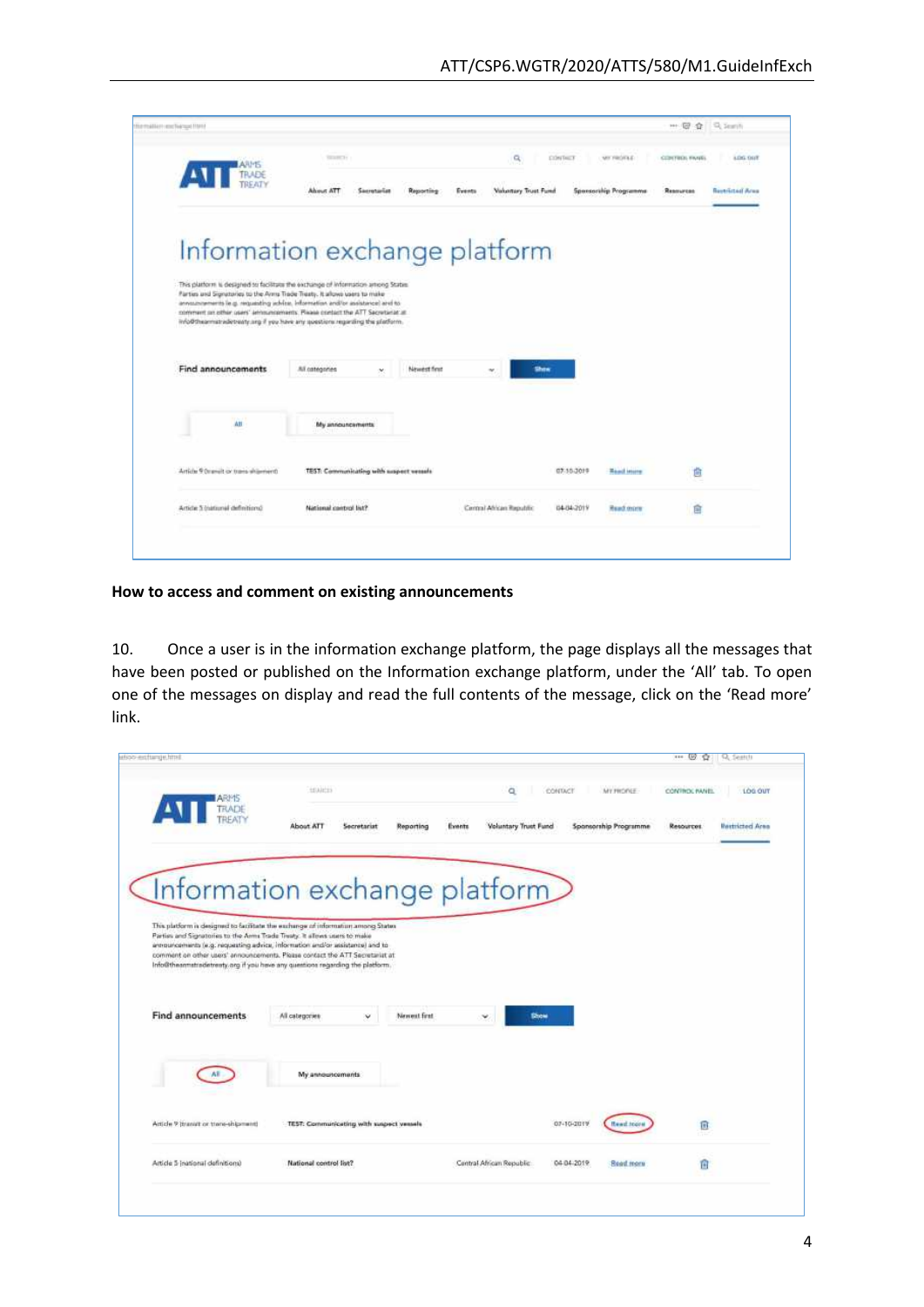| 11. |  |  |  |  | This will open a new page containing the entire message that has been published, e.g.: |
|-----|--|--|--|--|----------------------------------------------------------------------------------------|
|-----|--|--|--|--|----------------------------------------------------------------------------------------|

| <b>ATT</b>                                | SLAND     |               |                                                        |               | Q.                    | CONTACT<br>л.<br>ilin Sur | BY: PROFILE                                                                                                                   | CONTROL PANEL    | VOG OUT         |
|-------------------------------------------|-----------|---------------|--------------------------------------------------------|---------------|-----------------------|---------------------------|-------------------------------------------------------------------------------------------------------------------------------|------------------|-----------------|
|                                           | About ATT | Sommerlet     | Raporting                                              | <b>Events</b> | Valuntary Truet Foret |                           | <b>Spensorship Programme</b>                                                                                                  | Resources        | Restricted Area |
| Article 9 (transit or trans-<br>shipment) |           | <b>Farley</b> |                                                        |               |                       |                           |                                                                                                                               |                  |                 |
| <b>TEST:</b>                              |           |               | <b>Even Screenward</b>                                 |               |                       |                           | What is the best way to communicate with a vessel suspected of conying vesquare through territorial waters in contraverban of |                  |                 |
| Communicating<br>with suspect<br>vessels  |           |               |                                                        |               |                       |                           |                                                                                                                               |                  |                 |
|                                           |           |               | a third and consistent<br>Published 07-10-2019<br>31 R |               |                       |                           |                                                                                                                               |                  |                 |
|                                           |           |               | Back to the announcement lot.                          |               |                       |                           |                                                                                                                               | <b>El Defete</b> | 2.10            |
| Comments (0)                              |           |               | Add new carment                                        |               |                       |                           |                                                                                                                               |                  |                 |

12. Once a user has opened a message, he or she can view the entire contents of the message as well as any comments that have been made by other users. To make a comment on the message, click on 'Add new comment':

| ARMS<br>$\sqrt{11}$                       | <b>SULFICIAL</b> |              |                               |        | $\alpha$<br>CONTACT  | <b>MYPEPSE</b>                                                                                                                | CONTROL PANEL    | <b>LOG CIVIT</b>       |
|-------------------------------------------|------------------|--------------|-------------------------------|--------|----------------------|-------------------------------------------------------------------------------------------------------------------------------|------------------|------------------------|
|                                           | <b>About ATT</b> | Secretarist  | limporting.                   | Events | Voluntary Trust Fund | Sponsorship Programme                                                                                                         | Янкомтоне        | <b>Restricted Area</b> |
| Article 9 (transit or trans-<br>shipment) |                  | <b>Halls</b> |                               |        |                      |                                                                                                                               |                  |                        |
|                                           |                  |              | International law?            |        |                      | What is the best way to communicate with a vessel suspected of canying weapons through territorial waters in contravertion of |                  |                        |
| TEST:                                     |                  |              |                               |        |                      |                                                                                                                               |                  |                        |
| Communicating                             |                  |              |                               |        |                      |                                                                                                                               |                  |                        |
| with suspect                              |                  |              |                               |        |                      |                                                                                                                               |                  |                        |
| vessels                                   |                  |              |                               |        |                      |                                                                                                                               |                  |                        |
|                                           |                  |              |                               |        |                      |                                                                                                                               |                  |                        |
|                                           |                  |              |                               |        |                      |                                                                                                                               |                  |                        |
|                                           |                  |              | Published 07-10-2019          |        |                      |                                                                                                                               |                  |                        |
|                                           |                  |              |                               |        |                      |                                                                                                                               |                  |                        |
|                                           |                  |              |                               |        |                      |                                                                                                                               | <b>El Delate</b> |                        |
|                                           |                  |              | Back to the announcement Fer- |        |                      |                                                                                                                               |                  | $<$ tdt                |
|                                           |                  |              |                               |        |                      |                                                                                                                               |                  |                        |
|                                           |                  |              |                               |        |                      |                                                                                                                               |                  |                        |
|                                           |                  |              |                               |        |                      |                                                                                                                               |                  |                        |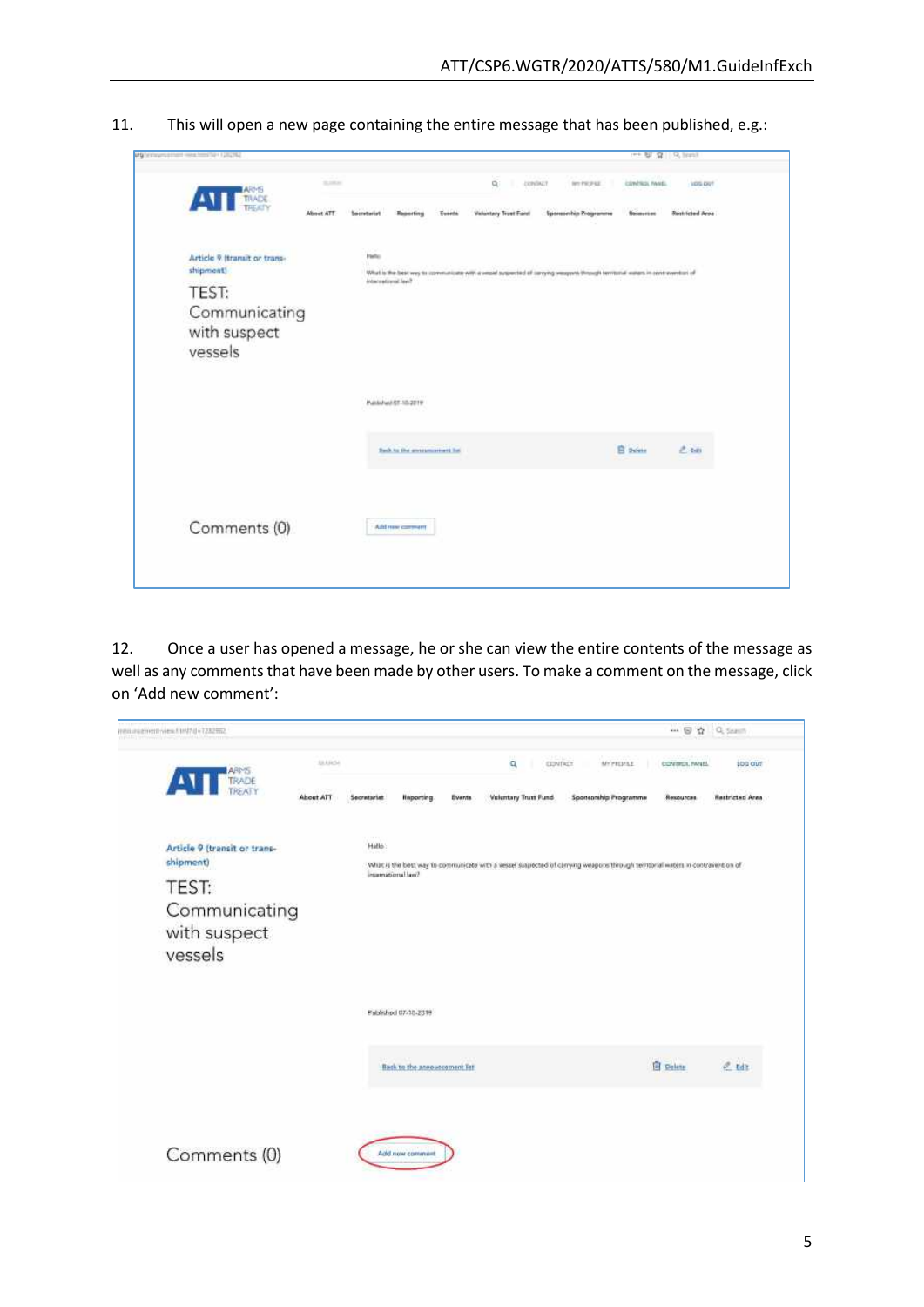13. Following this, a box will appear that allows the user to enter text of up to 500 characters, as shown below:

| <b>ATT</b> TINCK                          | 15/11/11  |             |                                         |        | a                           | <b>GENTACT</b> | MY/RONE                                                                                                                      | CONTROL IMAGE  | <b>LOIG ONT</b>        |
|-------------------------------------------|-----------|-------------|-----------------------------------------|--------|-----------------------------|----------------|------------------------------------------------------------------------------------------------------------------------------|----------------|------------------------|
|                                           | About ATT | Secretarian | Beporting                               | Events | <b>Voluntary Trust Fund</b> |                | <b>Spenarship Programme</b>                                                                                                  | Researces      | <b>Bestricted Area</b> |
| Article 9 (transit or trans-<br>shipment) |           | Helio       |                                         |        |                             |                | What is the best way to communicate with a vessel suspected of conying weapons through territorial waters in compawrition of |                |                        |
| TEST:                                     |           |             | iviernationsTiaw?                       |        |                             |                |                                                                                                                              |                |                        |
| Communicating<br>with suspect<br>vessels  |           |             |                                         |        |                             |                |                                                                                                                              |                |                        |
|                                           |           |             | Published: 02-10-2019                   |        |                             |                |                                                                                                                              |                |                        |
|                                           |           |             |                                         |        |                             |                |                                                                                                                              |                |                        |
|                                           |           |             | <b>Back to the associations and Bab</b> |        |                             |                |                                                                                                                              | <b>B</b> think | 2.88                   |
| Comments (0)                              |           |             |                                         |        |                             |                |                                                                                                                              |                |                        |
|                                           |           |             |                                         |        |                             |                |                                                                                                                              |                |                        |
|                                           |           |             |                                         |        |                             |                |                                                                                                                              |                |                        |
|                                           |           |             | Maximum number of the sharecters: 900.  |        |                             |                |                                                                                                                              |                |                        |
|                                           |           |             |                                         |        |                             |                |                                                                                                                              | Carmel         | Additionment           |

14. Once the comment is completed, press 'Add comment' or, if you decide not to make a comment after all, simply press 'Cancel'. To return to the main page where all messages are listed, press 'Back to the announcement list'.

| The party of the U.S. In the contract of the first state of the con-                              | $-0.01$ (2) $-0.01$                                                                                                                                                                                                                                                                                           |
|---------------------------------------------------------------------------------------------------|---------------------------------------------------------------------------------------------------------------------------------------------------------------------------------------------------------------------------------------------------------------------------------------------------------------|
| --<br>AVI NO<br>Head ATT                                                                          | 92.1<br>APRILLA<br>33001<br>1001087<br>CONTROL MAIN<br>-sen<br><b>Linger</b><br>Tabia.<br>15<br><b>DOM NO</b><br><b>Contractor</b><br>$-0.01$<br><b>Speworkly Tragement</b><br><b>Number Ave</b><br><b>Stillatory Tract Field</b><br><b>Basement</b><br><b>Samstarian</b><br><b>Bacareng</b><br><b>Enamed</b> |
| Article V Warsit or train-<br>manueli<br><b>TEST:</b><br>Communicating<br>with suspect<br>vessels | Helen<br>10. 연장에 10% 이 이 회사를 만들어 보여 있는 아이들.<br>22,000-228<br>What is the look way its strength play of it is rent talance of it carrying compare. Many the model support to be more model of<br>or workload (ear)                                                                                             |
|                                                                                                   | <b>Publicat Of Thiers</b>                                                                                                                                                                                                                                                                                     |
|                                                                                                   | <b>Distance</b><br>$\sim 100$<br>And in the components has                                                                                                                                                                                                                                                    |
| Comments (0)                                                                                      |                                                                                                                                                                                                                                                                                                               |
|                                                                                                   |                                                                                                                                                                                                                                                                                                               |
|                                                                                                   | Warehouse consists of two doubless (193)<br>.                                                                                                                                                                                                                                                                 |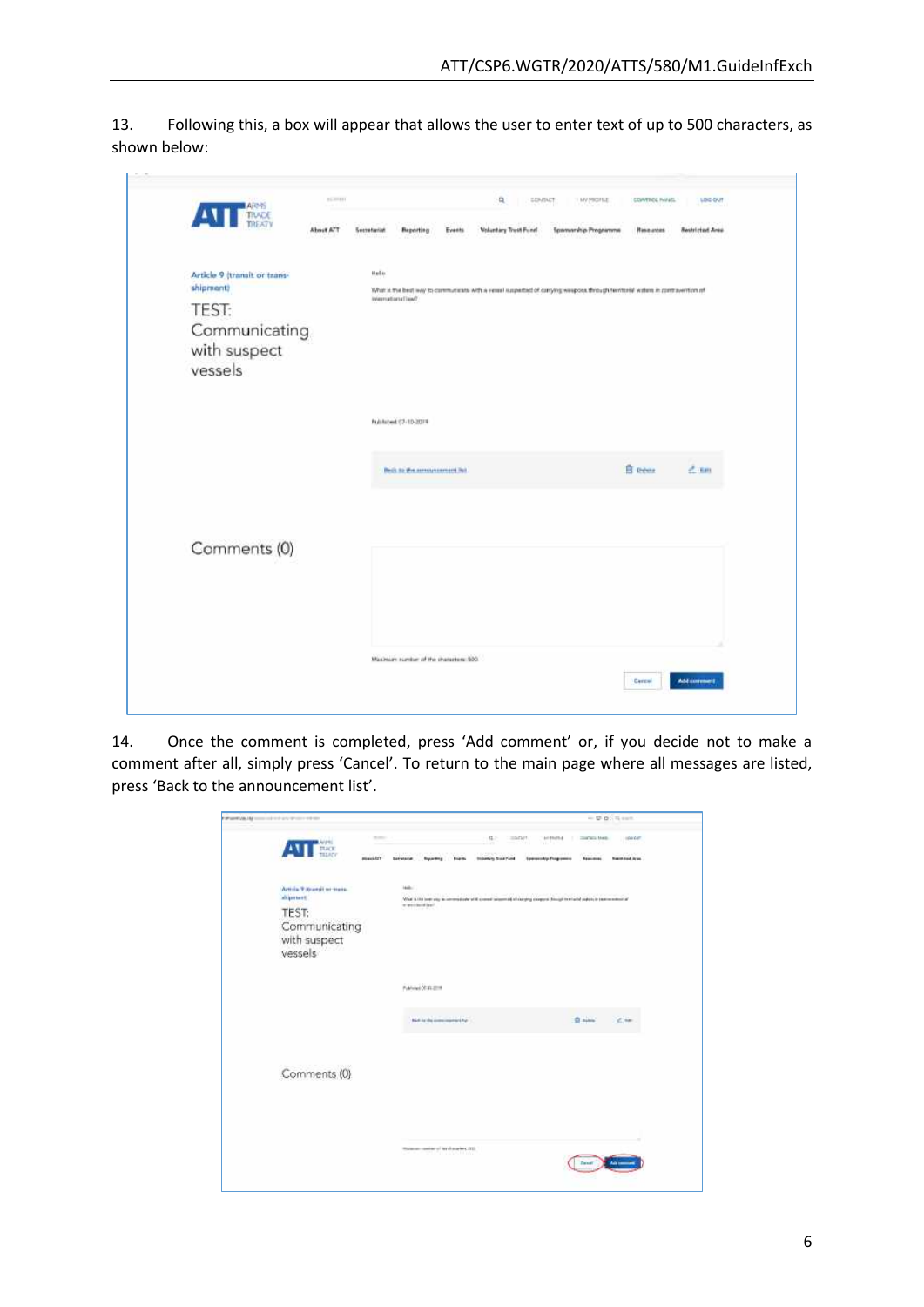# <span id="page-6-0"></span>**How to make an announcement**

15. To make or publish an announcement, go to the tab 'My announcements', and click '+ Add New':

| <b>TRADE</b>                                                              | <b>ISLANDIN</b>                                                                                                                                              | CONTACT<br>a                | <b>MY PROFILE</b>              | CONTROL PANEL | LOG-OUT                |
|---------------------------------------------------------------------------|--------------------------------------------------------------------------------------------------------------------------------------------------------------|-----------------------------|--------------------------------|---------------|------------------------|
|                                                                           | About ATT<br>Secretariat<br>Reporting<br>Events                                                                                                              | <b>Voluntary Trust Fund</b> | Sponsorship Programme          | Resources     | <b>Restricted Area</b> |
|                                                                           |                                                                                                                                                              |                             |                                |               |                        |
|                                                                           | Information exchange platform                                                                                                                                |                             |                                |               |                        |
| Parties and Signatories to the Arms Trade Treaty. It allows users to make | This platform is designed to facilitate the exchange of information among States                                                                             |                             |                                |               |                        |
|                                                                           | announcements le.g. requesting advice, information and/or assistance) and to<br>comment on other users' announcements. Please contact the ATT Secretarist at |                             |                                |               |                        |
|                                                                           | info@theamtstradetreaty.org if you have any questions regarding the platform.                                                                                |                             |                                |               |                        |
| Find announcements                                                        | Newest first<br>All categories<br>÷.                                                                                                                         | <b>Show</b><br>v.           |                                |               |                        |
|                                                                           |                                                                                                                                                              |                             |                                |               |                        |
|                                                                           | My announcements                                                                                                                                             |                             |                                |               |                        |
| AE.                                                                       |                                                                                                                                                              |                             |                                |               |                        |
|                                                                           |                                                                                                                                                              |                             |                                |               |                        |
| Arrist Non                                                                |                                                                                                                                                              |                             |                                |               |                        |
| Article 9 Brandt or there-shipment!                                       | TEST: Communicating with suspect vessels                                                                                                                     | 07-10-2019                  | <b><i><u>Read more</u></i></b> |               | 俞                      |

16. This will open a new page titled 'Add a new announcement:

|                                                                                                          | <b>Voluntary Trunt Punch</b><br>Spansonhip Programms<br><b>Restricted Area</b><br>Reporting<br><b>Buents</b><br>Secretariat<br><b>Resources</b> |
|----------------------------------------------------------------------------------------------------------|-------------------------------------------------------------------------------------------------------------------------------------------------|
| Add a new announcement                                                                                   |                                                                                                                                                 |
| Too can add a new announcement here. You will                                                            | Catalony                                                                                                                                        |
| have the possibility of wilting your<br>announcement after publication via the Wy<br>announcements' tob. | Select salegary<br>w.                                                                                                                           |
|                                                                                                          | 195                                                                                                                                             |
|                                                                                                          | Designion.                                                                                                                                      |
|                                                                                                          | $\cup$<br>0L<br>u<br>啦<br>٠<br>٠<br>Link<br><b>Hi</b><br>A                                                                                      |
|                                                                                                          |                                                                                                                                                 |
|                                                                                                          |                                                                                                                                                 |
|                                                                                                          |                                                                                                                                                 |
|                                                                                                          |                                                                                                                                                 |
|                                                                                                          | Maximize number of the characters (\$990).                                                                                                      |
|                                                                                                          | Attachments (riptional)                                                                                                                         |
|                                                                                                          | Add file<br>120.50                                                                                                                              |
|                                                                                                          | Attach 3 files at most, SMB size each.<br>File types: PDF, DOC, DOCK.                                                                           |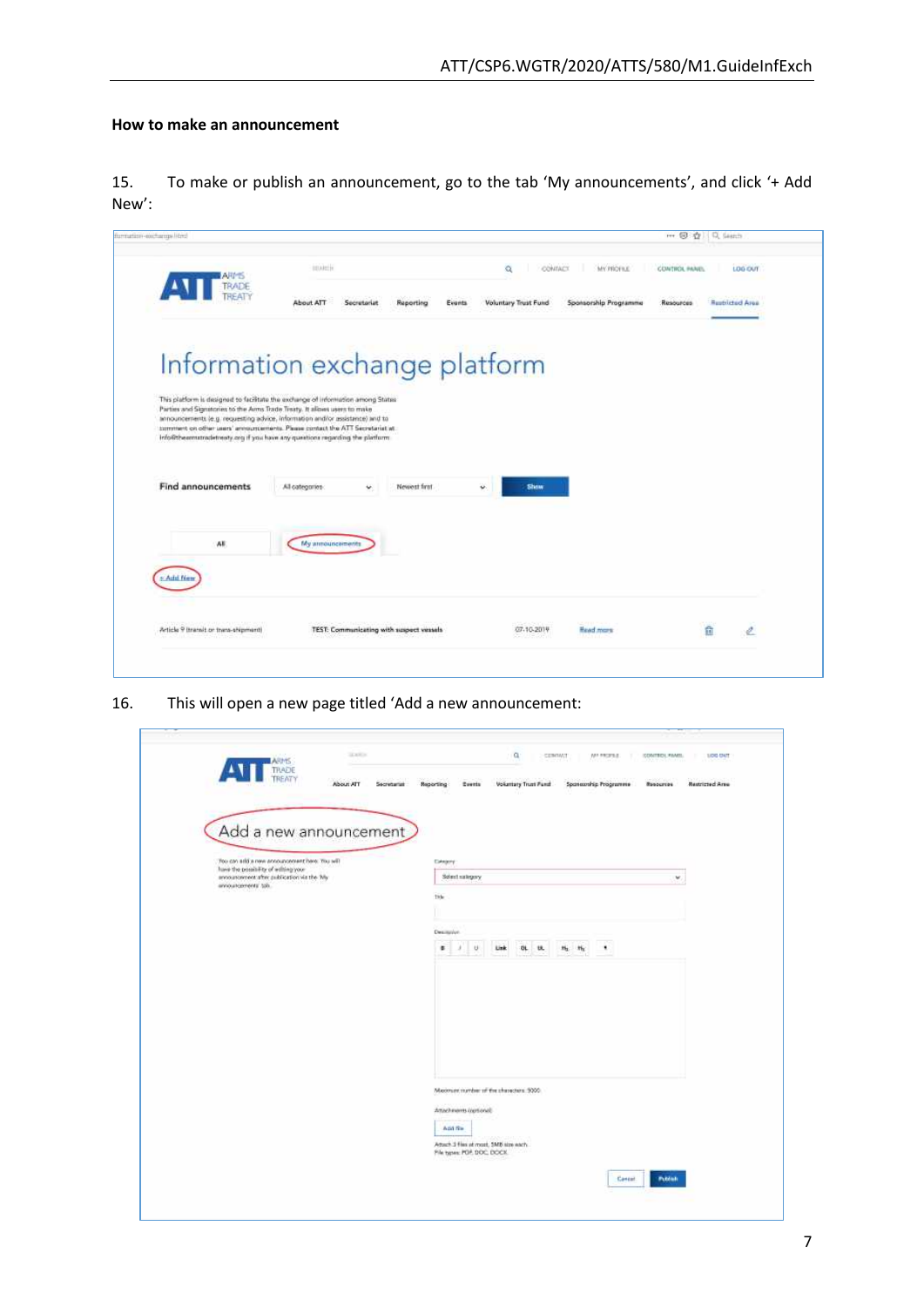17. To make an announcement, follow these steps:

### **Step 1: Select a category**

Go to the 'Select category' field and select a category from the drop-down menu that appears. Select the category that is most closely linked to your announcement. For example, if the announcement relate to a request for assistance with developing a national control list, the category 'Article 5 (national control list) could be selected:

| $\mathbf{A}$<br>THADE                                                             |                                                                                                                                 |  |  |  |  |  |
|-----------------------------------------------------------------------------------|---------------------------------------------------------------------------------------------------------------------------------|--|--|--|--|--|
| About ATT                                                                         | Reporting<br><b>Voluntary Trust Pund</b><br>Spomorskip Programme<br><b>Hustrichad Area</b><br>Secretarian<br>Events<br>Површени |  |  |  |  |  |
| Add a new announcement                                                            |                                                                                                                                 |  |  |  |  |  |
|                                                                                   |                                                                                                                                 |  |  |  |  |  |
| You can add a new announcement hare. You will                                     | Culturyon's                                                                                                                     |  |  |  |  |  |
| have the possibility of eching your<br>ennouncement after publication via the 'My | <b>Believit conegary</b><br>œ.                                                                                                  |  |  |  |  |  |
| presencements' tals:                                                              | Artisle 5 (rational sector system)                                                                                              |  |  |  |  |  |
|                                                                                   | Article 1 (national control kett)                                                                                               |  |  |  |  |  |
|                                                                                   | Artigie 5 (net innet nefinitions)                                                                                               |  |  |  |  |  |
|                                                                                   | Article 5 (comprient rational authority)                                                                                        |  |  |  |  |  |
|                                                                                   | Article 3 (national pennts of contact)                                                                                          |  |  |  |  |  |
|                                                                                   | Article 4 (prohibitions)                                                                                                        |  |  |  |  |  |
|                                                                                   | Article 7 (esport and export assessment)<br>Article 8 (import)                                                                  |  |  |  |  |  |
|                                                                                   | Article il Tend usent certificates).                                                                                            |  |  |  |  |  |
|                                                                                   | Onwrights-enable to fisically 9 elocity.                                                                                        |  |  |  |  |  |
|                                                                                   | Article 10 (bookering)                                                                                                          |  |  |  |  |  |
|                                                                                   | Article 11 (diversion)                                                                                                          |  |  |  |  |  |
|                                                                                   | Article 12 (record keeping)                                                                                                     |  |  |  |  |  |
|                                                                                   | Article 13 (initial reports)                                                                                                    |  |  |  |  |  |
|                                                                                   | Article 13 (reports on diversion)                                                                                               |  |  |  |  |  |
|                                                                                   | Article 13 (onnual reports)<br>Artiste 14 (enforcement)                                                                         |  |  |  |  |  |
|                                                                                   | Article 13 (international cooperation)                                                                                          |  |  |  |  |  |
|                                                                                   | Article 16 (international assistance - request for assistance)                                                                  |  |  |  |  |  |
|                                                                                   | Article 18 (international assistance - offer of assistance)                                                                     |  |  |  |  |  |
|                                                                                   | Attachments (optional)                                                                                                          |  |  |  |  |  |
|                                                                                   | Askit Eliz                                                                                                                      |  |  |  |  |  |
|                                                                                   | Attach 3 files at most, 3MB size stack.<br>File types: PDF, DGC, DGCX.                                                          |  |  |  |  |  |
|                                                                                   |                                                                                                                                 |  |  |  |  |  |

#### **Step 2: Enter a title**

Go to the 'Title' field and enter a title for your announcement. This should be a short phrase or sentence that gives readers a clear indication of what your announcement relates to. For example, if your announcement relates to a request for assistance, include the phrase 'request for assistance' and an indication of the subject or obligation you would like assistance with. For example, if you would like to request assistance to establish a national control list, an appropriate title could be 'Request for assistance with national control list'.

#### **Step 3: Enter a description**

Go to the 'Description' field and write a description of what it is you are announcing or requesting. There is a limit of 5,000 characters in this field. This should be sufficient to include some background or context to your announcement as well as details.

You can also upload a maximum of three (3) files or documents related to your announcement by clicking on 'Add file'. Please note: documents must not exceed 5MB and must be in PDF or Word format.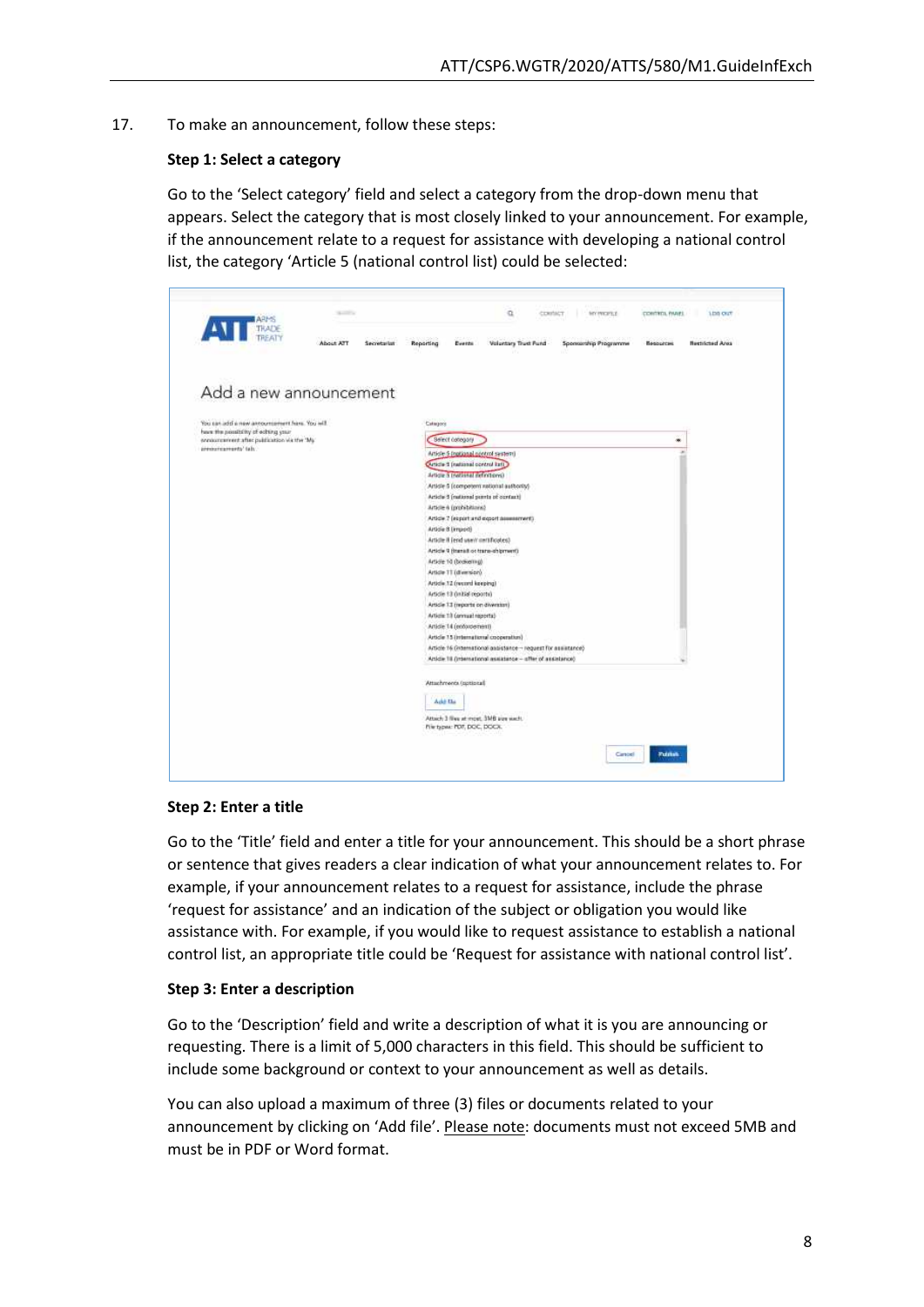#### **Step 4: Publish an announcement**

Once you have completed your announcement, press 'Publish' or, if you decide not to make an announcement after all, simply press 'Cancel'. Please note: it is not possible to *save* a draft announcement and return to complete it at a later time or date. Accordingly, users are advised to draft or prepare their announcements in advance of entering the information exchange platform to post them. In addition, it is not possible to 'Publish' an announcement unless and until all mandatory fields are completed (i.e. the category, title and description fields must not be left empty).

#### <span id="page-8-0"></span>**How to edit an announcement**

18. Once a user has published an announcement, the user that created the announcement may edit or change the announcement at any time by clicking on the 'Edit' button on the message page itself:

| ARMS<br>TRADE<br>THEATY<br>$\sqrt{1}$                                                           | <b>WARDE</b> |                   |                                                                                                                                                                                          |         | $\alpha$                    | <b>CONTACT</b><br><b>MY PROFAE</b><br>-18005                                                                                          | CONTROL FANEL<br>a matematika ma | LOG OUT<br>تتمشت                           |  |
|-------------------------------------------------------------------------------------------------|--------------|-------------------|------------------------------------------------------------------------------------------------------------------------------------------------------------------------------------------|---------|-----------------------------|---------------------------------------------------------------------------------------------------------------------------------------|----------------------------------|--------------------------------------------|--|
|                                                                                                 | About ATT    | Secretariat       | Reporting                                                                                                                                                                                | Events. | <b>Voluntary Trust Fund</b> | Sponsorship Programme.                                                                                                                | <b><i>HANOUTERS</i></b><br>35    | <b>Restricted Area</b><br>88<br>141 - Jane |  |
| Article 5 (national control list)<br>Request for<br>assistance with<br>national control<br>list |              | embroy that list. | State X does not have a national control list.<br>the strength for the first state                                                                                                       |         |                             | State X would like anintance in developing and adopting a national control list, including advice an who should be trained to our and |                                  |                                            |  |
|                                                                                                 |              |                   | Published 14-01-2020                                                                                                                                                                     |         |                             |                                                                                                                                       |                                  |                                            |  |
|                                                                                                 |              |                   | <b>INVESTIGATION</b> CONTINUES<br>Back to the announcement list<br><b>ATTOROGY AND A MARKET AND A STATE OF A STATE OF A STATE OF A STATE OF A STATE OF A STATE OF A STATE OF A STATE</b> |         |                             |                                                                                                                                       | <b>El</b> Delate                 |                                            |  |
| Comments (0)                                                                                    |              |                   | Add new comment                                                                                                                                                                          |         |                             |                                                                                                                                       |                                  |                                            |  |
|                                                                                                 |              |                   |                                                                                                                                                                                          |         |                             |                                                                                                                                       |                                  |                                            |  |

19. Or the user may edit the announcement by clicking the edit icon on the list of announcements on the 'My announcements' tab/page: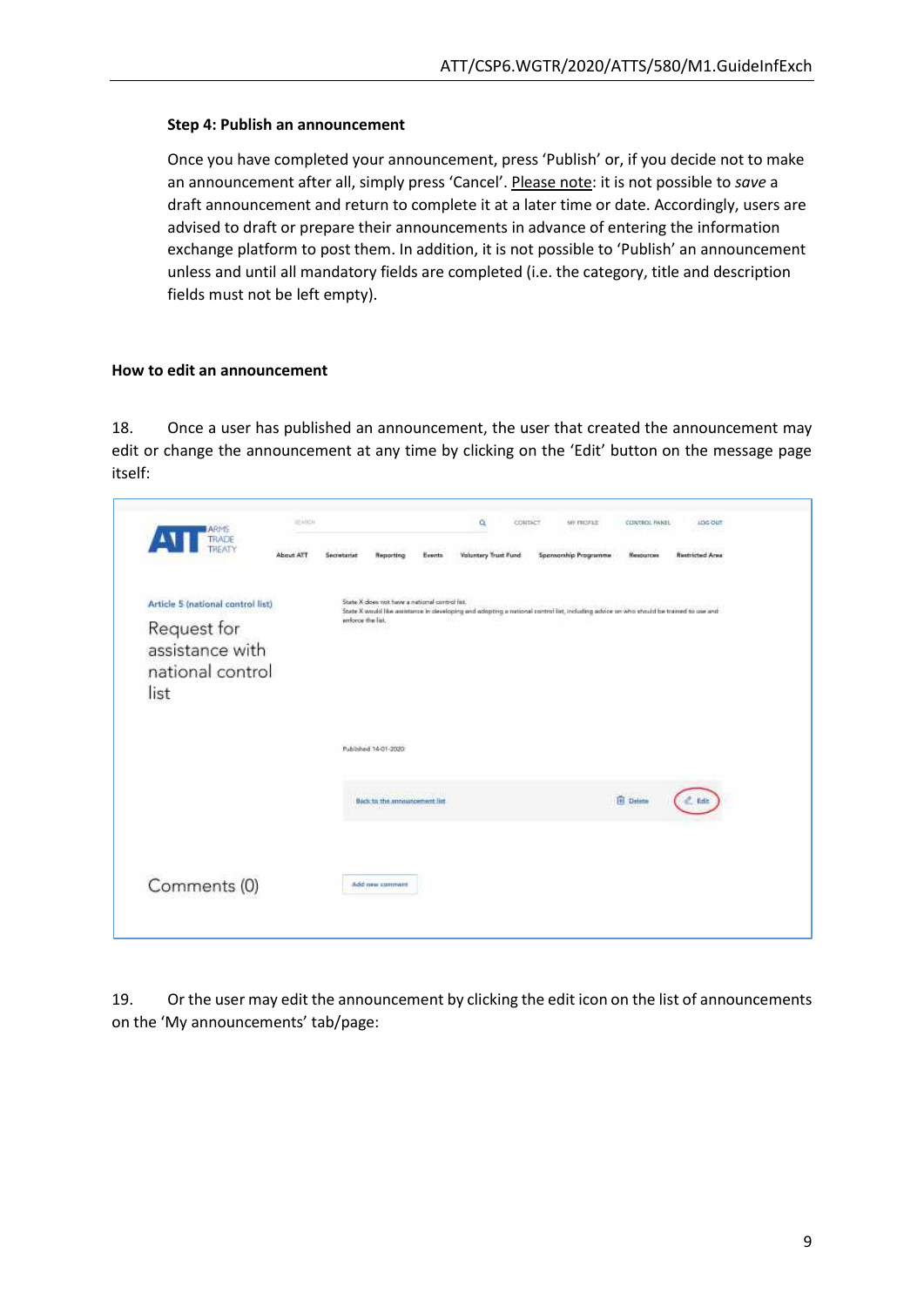| About ATT<br>Sponsorship Programme<br>Reporting<br>Events<br>Voluntary Trust Fund<br>Secretariat<br>Information exchange platform<br>Parties and Signitories to the Arms Trade Treaty. It allows users to make | <b>Restricted Area</b><br>Resources |
|----------------------------------------------------------------------------------------------------------------------------------------------------------------------------------------------------------------|-------------------------------------|
|                                                                                                                                                                                                                |                                     |
| This platform is designed to facilitate the archange of information among States                                                                                                                               |                                     |
|                                                                                                                                                                                                                |                                     |
|                                                                                                                                                                                                                |                                     |
| attricumpenents (e.g. requesting advice, information and/or assistance) and to<br>comment on other users' announcements. Please contact the ATT Secretariat at                                                 |                                     |
| Info@thearmitradetreaty.org if you have any questions regarding the platform.                                                                                                                                  |                                     |
| Find announcements<br>All categories<br>Newest first<br>Strow<br>$\mathbf{v}$<br>v                                                                                                                             |                                     |
|                                                                                                                                                                                                                |                                     |
| All<br>My announcements                                                                                                                                                                                        |                                     |
|                                                                                                                                                                                                                |                                     |
| + Add New                                                                                                                                                                                                      |                                     |
|                                                                                                                                                                                                                |                                     |
| Request for assistance with national control list<br>Article 5 (national cormol list)<br>14-01-2020<br><b>Rigid coore</b>                                                                                      |                                     |
|                                                                                                                                                                                                                | <b>Read more</b><br>自               |

#### <span id="page-9-0"></span>**How to delete an announcement**

20. To remove or delete an announcement, click on the 'Delete' button on the message page itself:

| TRADE<br>About ATT                                                                              | Reporting<br><b>Secretariat</b>                                     | <b>Voluntary Trust Fund</b><br>Events                                                                                                  | Sponsorship Programme | Resources        | Restricted Area |
|-------------------------------------------------------------------------------------------------|---------------------------------------------------------------------|----------------------------------------------------------------------------------------------------------------------------------------|-----------------------|------------------|-----------------|
| Article 5 (national control list)<br>Request for<br>assistance with<br>national control<br>list | State X does not have a national control list.<br>enforce the list. | State X would like assistance in developing and adopting a national control list, including advice on who should be trained to use and |                       |                  |                 |
|                                                                                                 | Published 14-01-2020                                                |                                                                                                                                        |                       |                  |                 |
|                                                                                                 | <b>Back to the announcement list</b>                                |                                                                                                                                        |                       | <b>10 Delata</b> | $e$ time        |
| Comments (0)                                                                                    | Add new comment                                                     |                                                                                                                                        |                       |                  |                 |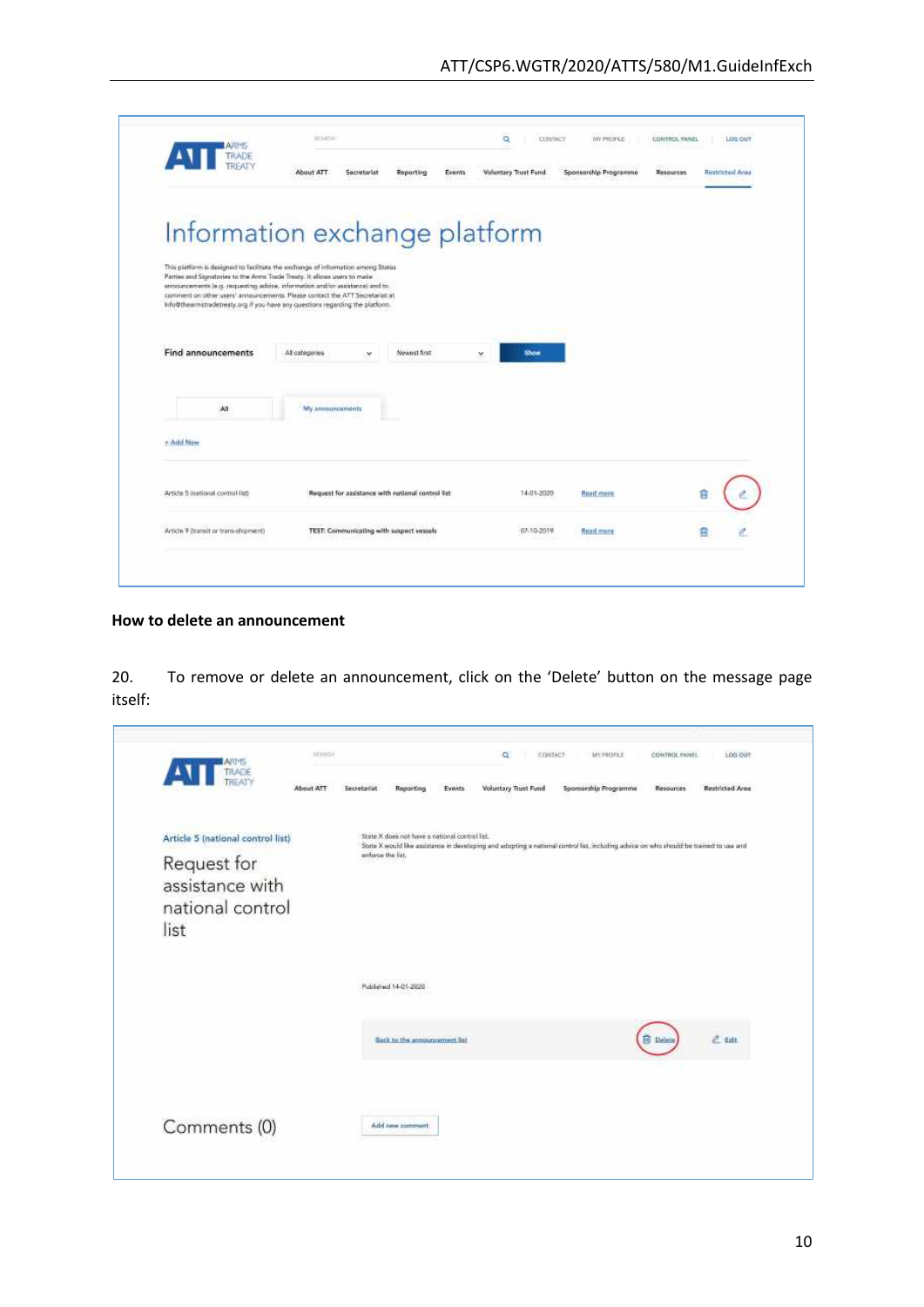21. Or a user may delete the announcement by clicking the delete icon on the list of announcements on the 'My announcements' tab/page:

| $\sqrt{1}$                                                                                                                                                                                                                                  | About ATT<br>Secretariat<br>Events<br>Reporting                                                                                                                                                   | <b>Voluntary Trust Fund</b> | Sponsorship Programme          | Resources | <b>Bastricted Area</b> |
|---------------------------------------------------------------------------------------------------------------------------------------------------------------------------------------------------------------------------------------------|---------------------------------------------------------------------------------------------------------------------------------------------------------------------------------------------------|-----------------------------|--------------------------------|-----------|------------------------|
| Parties and Signatories to the Arms Trade Treaty. It allows users to make<br>arriouncements (e.g. requesting advice, information and/or assistance) and to<br>info@thearmstradetreaty.org if you have any questions regarding the platform. | Information exchange platform<br>This platform is designed to facilitate the exchange of information among States<br>comment on other users' announcements. Please contact the ATT Secretarist at |                             |                                |           |                        |
| Find announcements                                                                                                                                                                                                                          | Newcat first.<br>All categories<br>v                                                                                                                                                              | w.<br><b>Show</b>           |                                |           |                        |
|                                                                                                                                                                                                                                             | My announcements                                                                                                                                                                                  |                             |                                |           |                        |
| AE                                                                                                                                                                                                                                          |                                                                                                                                                                                                   |                             |                                |           |                        |
| + Add New                                                                                                                                                                                                                                   |                                                                                                                                                                                                   |                             |                                |           |                        |
| Article 5 mational control list!                                                                                                                                                                                                            | Request for assistance with national control list.                                                                                                                                                | 14/01-2020                  | <b>RUAL</b> <i><b>MAIR</b></i> |           |                        |

\* Users are encouraged to delete announcements once they are obsolete (e.g. the request for assistance has been fulfilled or the information sought is no longer need). This will ensure the information exchange platform stays relevant and prevent it from being overcrowded and/or outdated. The ATT Secretariat has the ability to delete announcements from the information exchange platform and will use its discretion to do so in the event that announcements are: a) inappropriate; or b) have been published for longer than [12] months and efforts to contact the State or user that published the announcement to verify its continued validity have proved unsuccessful. A system of archiving announcements and exchanges that have long-term value for Treaty implementation guidance will be explored.